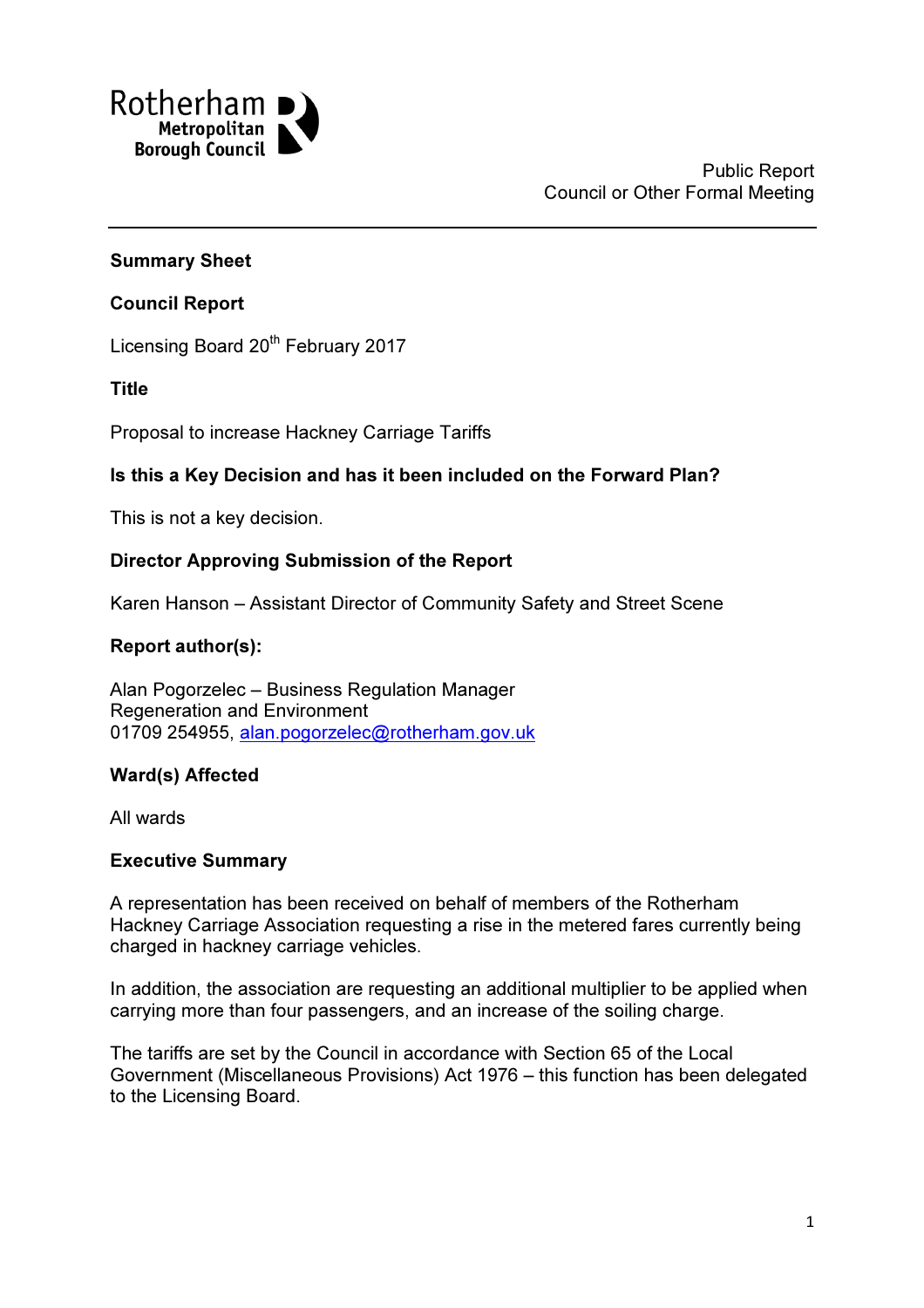#### Recommendations

- That the requested increase in tariffs 1, 2 and 3 be considered and if appropriate approved.
- That the requested introduction of a 'large group surcharge' be considered and if appropriate approved.
- That the Licensing Board authorise Council officers to advertise the any changes in the tariffs in accordance with Section 65(2)(a) of the Local Government (Miscellaneous Provisions) Act 1976.
- That Licensing Board delegate the authority to approve the final tariffs to a Sub-Committee of the Licensing Board.

#### List of Appendices Included

| Appendix 1 | $\,$                     | <b>Current Hackney Carriage Tariffs</b>  |
|------------|--------------------------|------------------------------------------|
| Appendix 2 | $\overline{\phantom{0}}$ | <b>Proposed Hackney Carriage Tariffs</b> |

### Background Papers

• None

### Consideration by any other Council Committee, Scrutiny or Advisory Panel

Not applicable.

#### Council Approval Required

No.

#### Exempt from the Press and Public

Not exempt.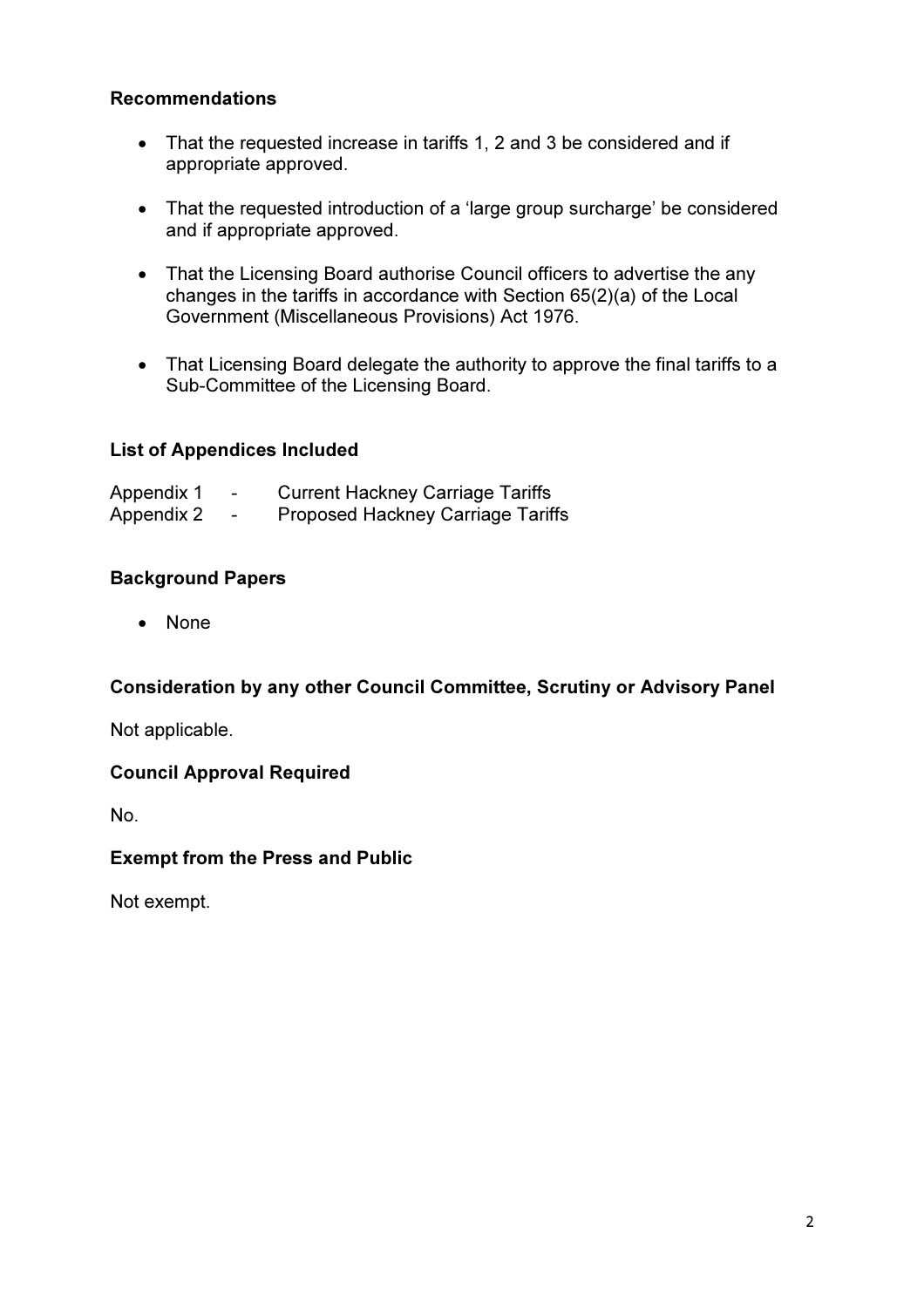# Title (main report)

Proposal to increase Hackney Carriage Tariffs

#### 1. Recommendations

- 1.1 That the requested increase in tariffs 1, 2 and 3 be considered and if appropriate approved.
- 1.2 That the requested introduction of a 'large group surcharge' be considered and if appropriate approved.
- 1.3 That the Licensing Board authorise Council officers to advertise the any changes in the tariffs in accordance with Section 65(2)(a) of the Local Government (Miscellaneous Provisions) Act 1976.
- 1.4 That Licensing Board delegate the authority to approve the final tariffs to a Sub-Committee of the Licensing Board.

### 2. Background

- 2.1 A representation has been received on behalf of members of the Rotherham Hackney Carriage Association requesting a rise in the metered fares currently being charged in hackney carriage vehicles.
- 2.2 In addition, the association are requesting an additional multiplier to be applied when carrying more than four passengers, and an increase of the soiling charge.
- 2.3 The tariffs are set by the Council in accordance with Section 65 of the Local Government (Miscellaneous Provisions) Act 1976 – this function has been delegated to the Licensing Board.

### 3. Key Issues

- 3.1 The current and proposed tariffs are detailed in Appendices 1 and 2.
- 3.2 The request was received by the council on  $16<sup>th</sup>$  January 2017, and was made by Mr Tariq Sadiq as Chair of the Rotherham Hackney Carriage Association.
- 3.3 The revised tariffs represent the costs that passengers must pay when taking a journey in a Hackney Carriage, and are considered by the Association to be a fair balance for passenger and licence holder alike.
- 3.4 The current tariffs were set in 2007. Since this time, the cost of fuel, insurance and vehicle servicing has increased significantly. Fuel alone has increased by around 9% since 2007 (according to the AA Fuel Price Report). Licence holders are therefore requesting this increase to cover running costs and allow then to see sufficient return for their business.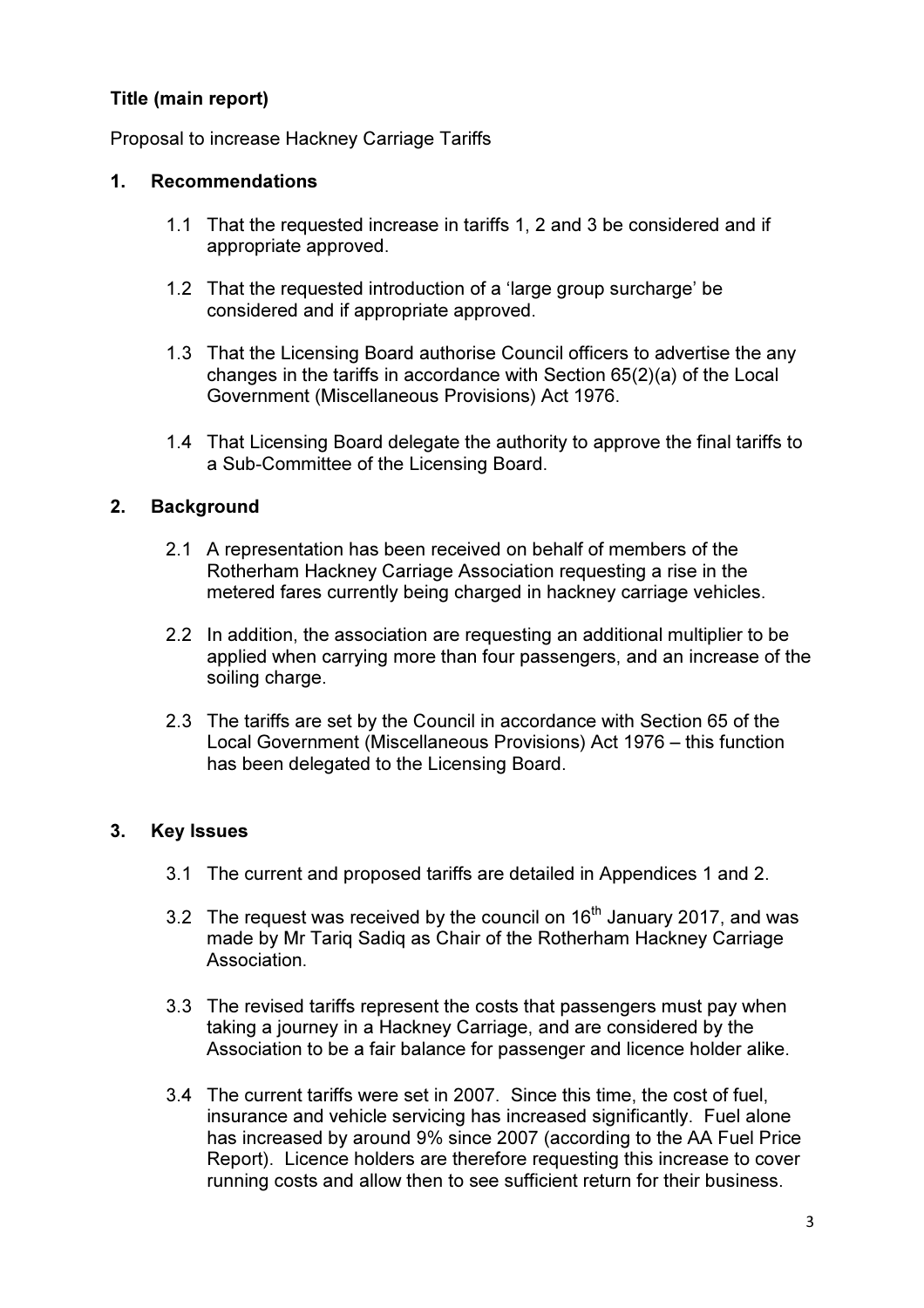3.5 The increase in tariffs will see the following charges being paid customers:

#### Tariff 1

The current charge for first mile is £3.60, with each additional mile costing the passenger £1.20. This will increase to £3.80 for the first mile (an increase of 5.6%), and £1.40 for each additional mile thereafter (an increase of 16.7%).

### Tariff 2

The current charge for first mile is £3.80, with each additional mile costing the passenger £1.40. This will increase to £4.00 for the first mile (an increase of 5.3%), and £1.60 for each additional mile thereafter (an increase of 14.3%).

#### Tariff 3

The current charge for first mile is £6.40, with each additional mile costing the passenger £1.50. This will increase to £6.60 for the first mile (an increase of 3.1%), and £1.70 for each additional mile thereafter (an increase of 13.3%).

- 3.6 In addition to the above, the trade are also requesting the ability to activate an additional surcharge in the event that more than four passengers are being carried in the vehicle. This surcharge would comprise of a multiplier if 1.5 being applied to whichever tariff is in operation, and would be applied for the whole of the fare if more than four passengers are present in the vehicle during any part of the journey. This additional surcharge would be activated manually by the driver.
- 3.7 The trade have requested that the current soiling charge is increased from £25 to £45. This charge is paid by the customer in the event that a passenger is sick, or spills food or drink in the vehicle. In the event that this happens, the vehicle must be taken off the road and cleaned before it can operate as a licensed vehicle. The trade believe that the current charge of £25 is insufficient to cover the cost of both an interior valet and the associated "down time".
- 3.8 Any change in the proposed tariffs must be advertised in the local press, this will take place following agreement of the tariffs by the Licensing Board. Should any comments be received then these will need to be considered prior to the tariffs being implemented. Final approval of the fees will need to be confirmed by the Licensing Board (or Licensing Board Sub-Committee).
- 3.9 On implementation, the meters fitted in Hackney Carriages will require reprogramming – this activity will be undertaken by specialist meter programmers under supervision from licensing officers, and officers will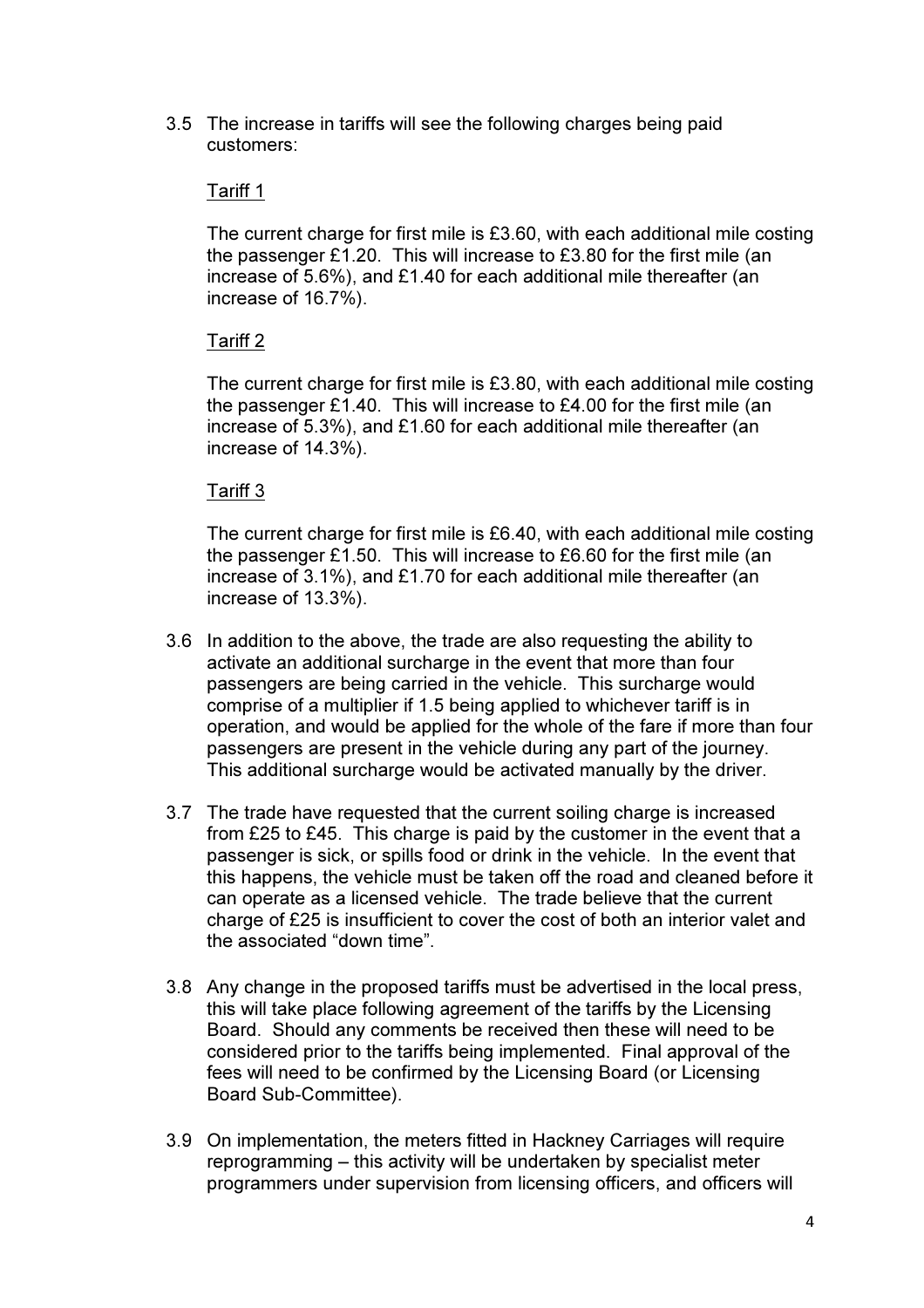verify the accuracy of the meter following reprogramming. The costs associated with the reprogramming of the meters will be met by the licence holder.

3.10 The proposed tariffs will only apply to Hackney Carriages licensed by Rotherham MBC. Private Hire Vehicles licensed by Rotherham MBC are at liberty to set their tariffs at whatever level they deem appropriate.

#### 4. Options considered and recommended proposal

4.1 Only one option is proposed, and this is detailed above.

#### 5. Consultation

- 5.1 A notice will be placed in the local press allowing 28 days for comments regarding the proposed tariffs to be submitted to the council.
- 5.2 Any comments received will be assessed and a final report submitted to a meeting of Licensing Board (or Licensing Board Sub Committee) for approval.

#### 6. Timetable and Accountability for Implementing this Decision

- 6.1 Once the proposed tariffs are agreed, they will be communicated to the local licensed trade representatives by email. In addition, a notice will be placed in the local press.
- 6.2 The trade and members of the public will be given a period of 28 days within which to comment on the proposed fees, it is anticipated that this process will be completed by mid-March 2017.
- 6.3 Subject to any comments that are received, the fees will be brought before the Licensing Board (or Sub-Committee) prior to the end of March 2017 for final agreement of the fees.
- 6.4 The revised fees will be introduced with effect from 1<sup>st</sup> April 2017.

### 7. Financial and Procurement Implications

- 7.1 Costs will be incurred by the service in the advertisement of the fees in the local press, and the production of revised tariff cards. These costs will be met using the existing service budget.
- 7.2 The costs associated with the introduction of the new tariffs, and the reprogramming of the meters, will be met by the individual hackney carriage drivers.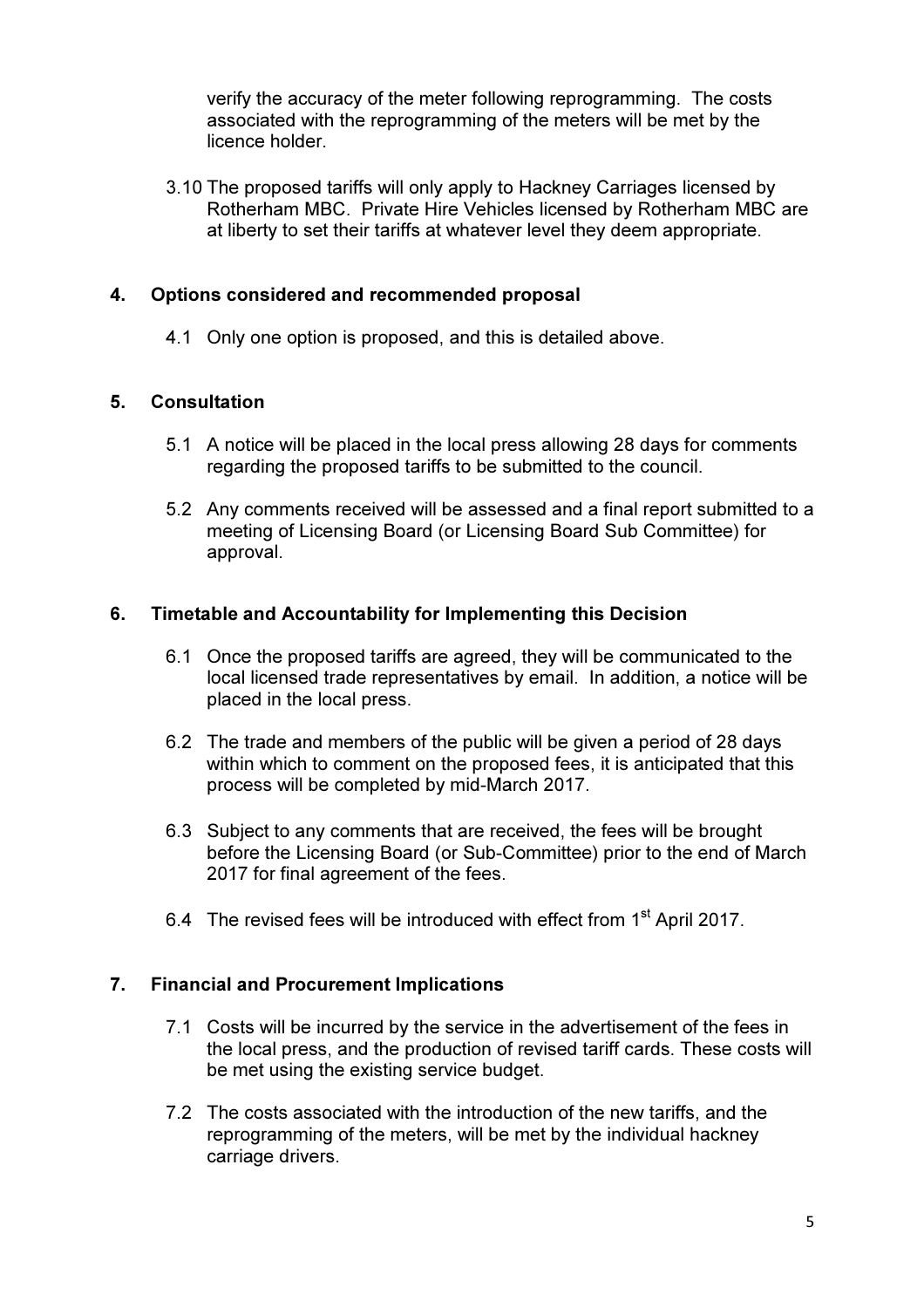### 8. Legal Implications

8.1 When setting tariffs, the Council must adhere to the statutory process that is detailed in legislation. Failure to do this may lead to the Council being challenged which may result in reputational and / or financial damage.

# 9. Human Resources Implications

9.1 There are no specific implications for children, young people or vulnerable adults introduced by this report.

### 10. Implications for Children and Young People and Vulnerable Adults

10.1 There are no specific implications for children, young people or vulnerable adults introduced by this report.

# 11. Equalities and Human Rights Implications

11.1 There are no specific equalities or human rights implications introduced by this report.

# 12. Implications for Partners and Other Directorates

12.1 There are no specific implications for partners and other directorates introduced by this report.

### 13. Risks and Mitigation

- 13.1 Setting the tariffs excessively high may cause fewer people to use hackney carriages, and it has been suggested that this may result in an increased temptation for drink driving.
- 13.2 Fewer people using hackney carriages may also lead to difficulties in clearing the town centre on a Friday and Saturday evening. This may lead to an increase in disorder. However, the proposed rates compare favourably with those in the rest of the region, and are invariably lower than private hire tariffs, and it is felt that the impact of the increased tariffs would be negligible.
- 13.3 There is a belief that a reduction in the number of hackney carriages will increase the likelihood of private hire drivers illegally plying for hire.

# 14. Accountable Officer(s)

 Alan Pogorzelec – Business Regulation Manager Regeneration and Environment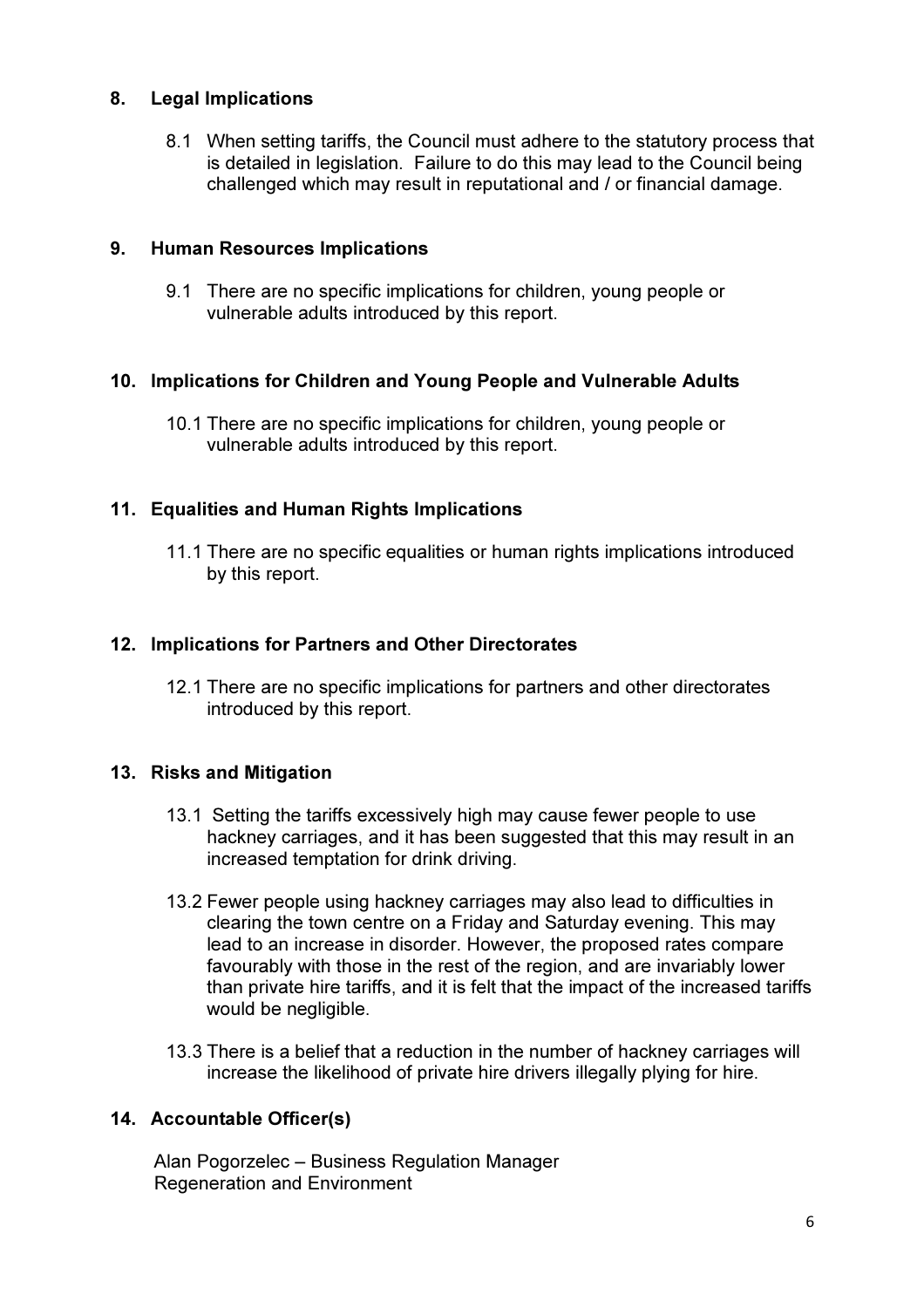01709 254955, alan.pogorzelec@rotherham.gov.uk

This report is published on the Council's website or can be found at:-

http://moderngov.rotherham.gov.uk/ieDocHome.aspx?Categories=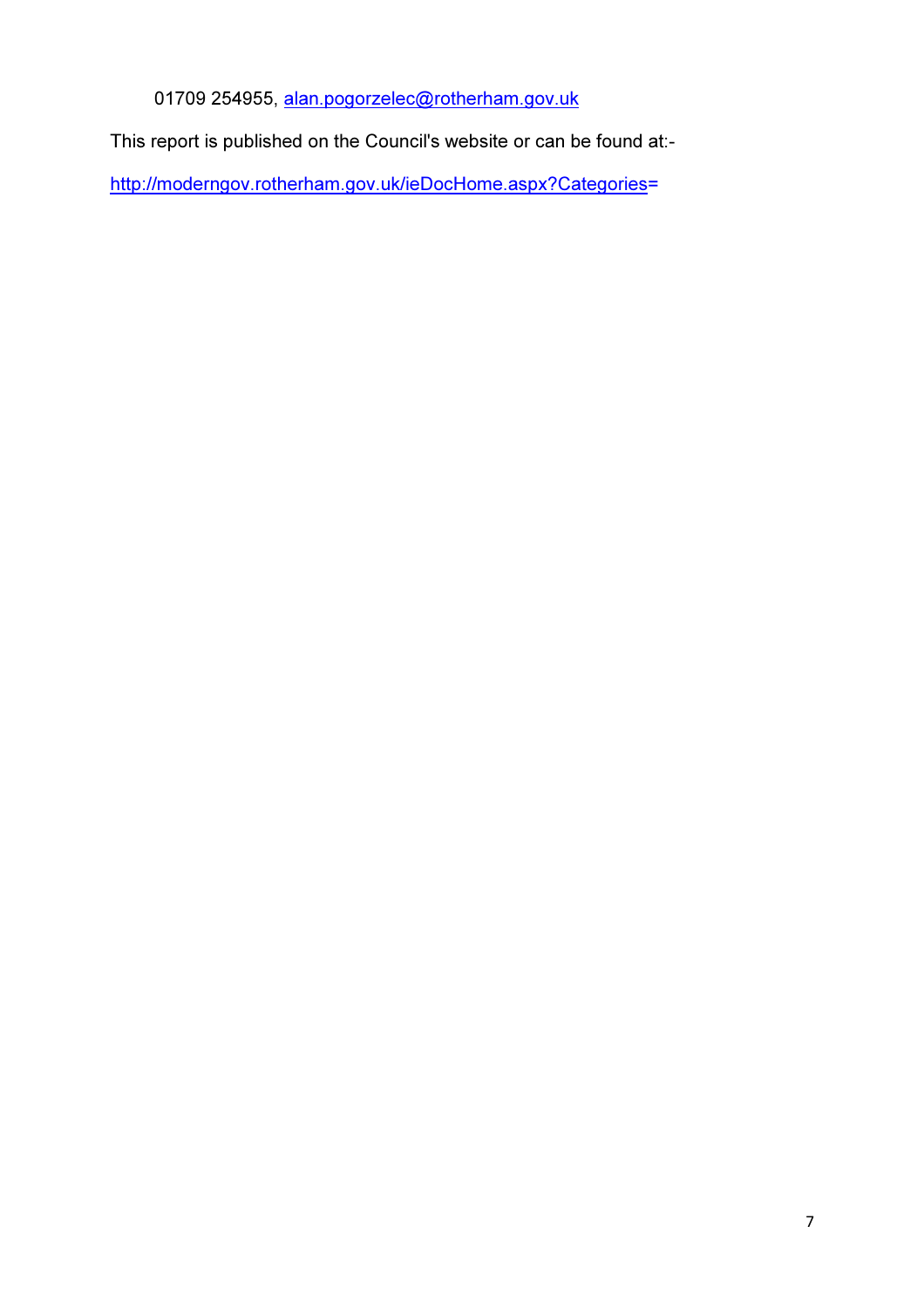| <b>Tariff 1</b>                                                                                                                                           |                                                                                                                                                                                                                              |                                                       |                                                                                                                   | £    |
|-----------------------------------------------------------------------------------------------------------------------------------------------------------|------------------------------------------------------------------------------------------------------------------------------------------------------------------------------------------------------------------------------|-------------------------------------------------------|-------------------------------------------------------------------------------------------------------------------|------|
|                                                                                                                                                           | <b>Distance</b>                                                                                                                                                                                                              | For the first 1/12 <sup>th</sup> mile                 |                                                                                                                   | 2.50 |
|                                                                                                                                                           | thereof                                                                                                                                                                                                                      |                                                       | Subsequently for each 1/12 <sup>th</sup> mile or uncompleted part                                                 | 0.10 |
| 2                                                                                                                                                         | <b>Waiting time</b>                                                                                                                                                                                                          |                                                       | For each period of one minute or uncompleted part thereof                                                         | 0.20 |
| Tariff 2                                                                                                                                                  |                                                                                                                                                                                                                              | New Year's Day) for the first 1/14 <sup>th</sup> mile | For hirings between 2200hrs and 0600hrs and Sundays and<br>Bank Holidays (excluding Christmas Day, Boxing Day and | 2.50 |
|                                                                                                                                                           | thereof                                                                                                                                                                                                                      |                                                       | Subsequently for each 1/14 <sup>th</sup> mile or uncompleted part                                                 | 0.10 |
| 2                                                                                                                                                         | <b>Waiting time</b>                                                                                                                                                                                                          |                                                       | For each period of one minute or uncompleted part thereof                                                         | 0.20 |
| Tariff 3                                                                                                                                                  | For hirings between 1700hrs on 24 <sup>th</sup> December to 0500hrs<br>on 27 <sup>th</sup> December, and 1700hrs on 31 <sup>st</sup> December to<br>0500hrs on 2 <sup>nd</sup> January for the first 1/15 <sup>th</sup> mile |                                                       |                                                                                                                   | 5.00 |
|                                                                                                                                                           | thereof                                                                                                                                                                                                                      |                                                       | Subsequently for each 1/15 <sup>th</sup> mile or uncompleted part                                                 | 0.10 |
| 2                                                                                                                                                         | <b>Waiting time</b><br>For each period of one minute or uncompleted part thereof                                                                                                                                             |                                                       |                                                                                                                   | 0.20 |
| <b>Additional Charges</b><br>For the purpose of extra charges hereinafter authorised the following days in<br>each year are classified as Bank Holidays:- |                                                                                                                                                                                                                              |                                                       |                                                                                                                   |      |
| New Year's Day<br>Good Friday<br>Easter Monday<br>May Day<br>Spring Holiday<br>Late Summer Holiday<br><b>Christmas Day</b><br><b>Boxing Day</b>           |                                                                                                                                                                                                                              |                                                       |                                                                                                                   |      |

All meters are Calendar controlled so the amount displayed will be the amount to be paid by the customer, all Tariffs will be charged automatically by the meter.

Soiling Charge £25.00